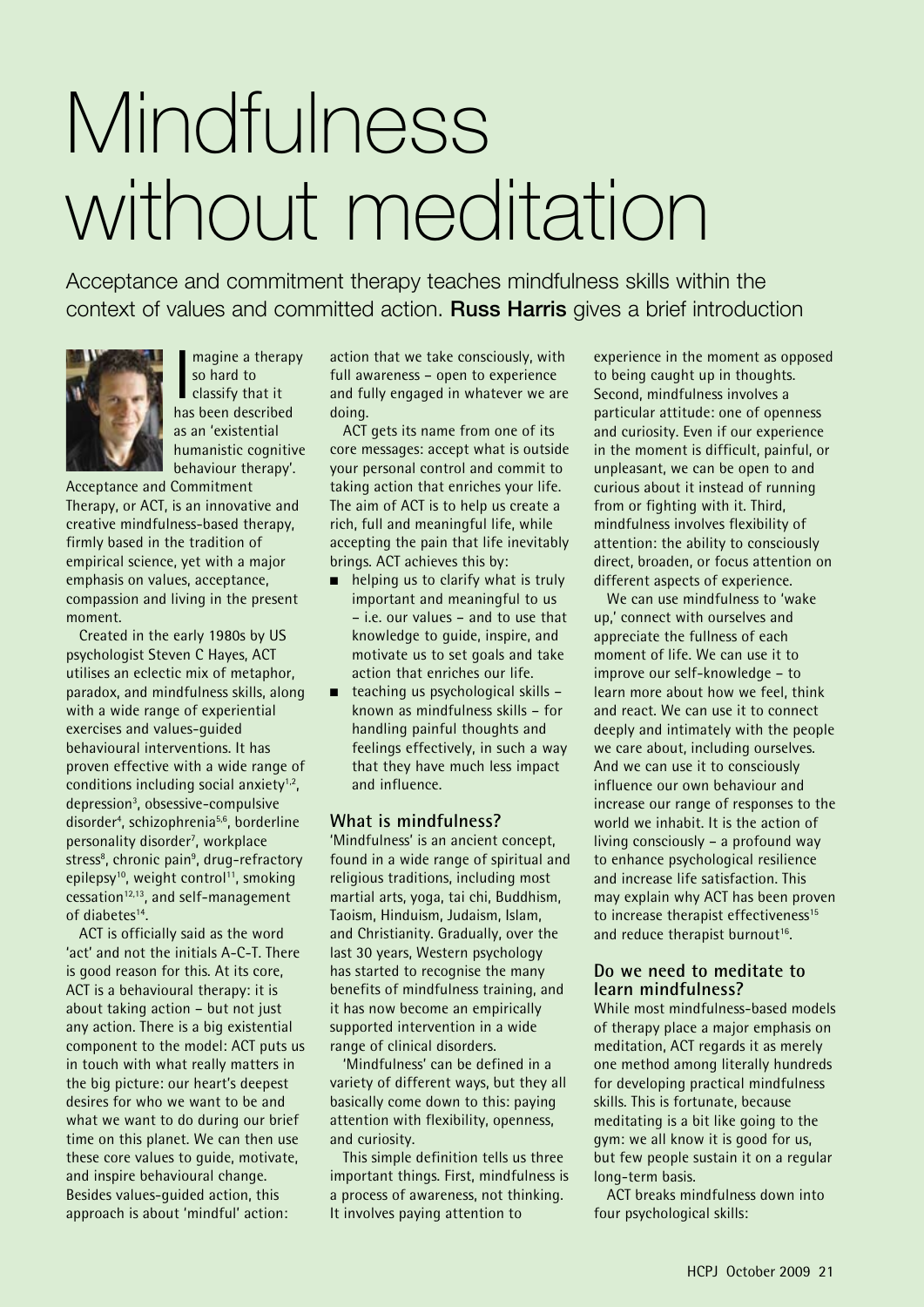

# **Exercise: 'The hands as thoughts' metaphor**

Imagine for a moment that your hands are your thoughts. When you reach the end of this paragraph, put this journal down and hold your hands together side by side, palms open, as if they are the pages of an open book. Then slowly and steadily raise your hands towards your face. Keep going until they are covering your eyes. Take a few seconds to look at the world around you through the gaps between your fingers, and notice how this affects your view of the world. Please do this exercise now, before reading further.

#### n n n

Now imagine what it would be like to go around all day with your hands covering your eyes in this manner. How much would it limit you? How much would you miss out on? How would it reduce your ability to respond to the world around you? This is approximately how restricted we are in cognitive fusion. We become so caught up in our thoughts that we lose contact with many aspects of our here-and-now experience, and our thoughts have such a huge influence over our behaviour that our ability to act effectively is significantly reduced.

When you reach the end of this paragraph, once again cover your eyes with your hands, but this time lower them from your face very, very slowly. As the distance between your hands and your face increases, notice how much easier it is to connect with the world around you. Please do this now before reading further.

#### n n n

This exercise provides a metaphor for cognitive defusion. Notice how much easier it is to take effective action without your hands covering your eyes; how much more information you can take in; how much more connected you are with the world around you.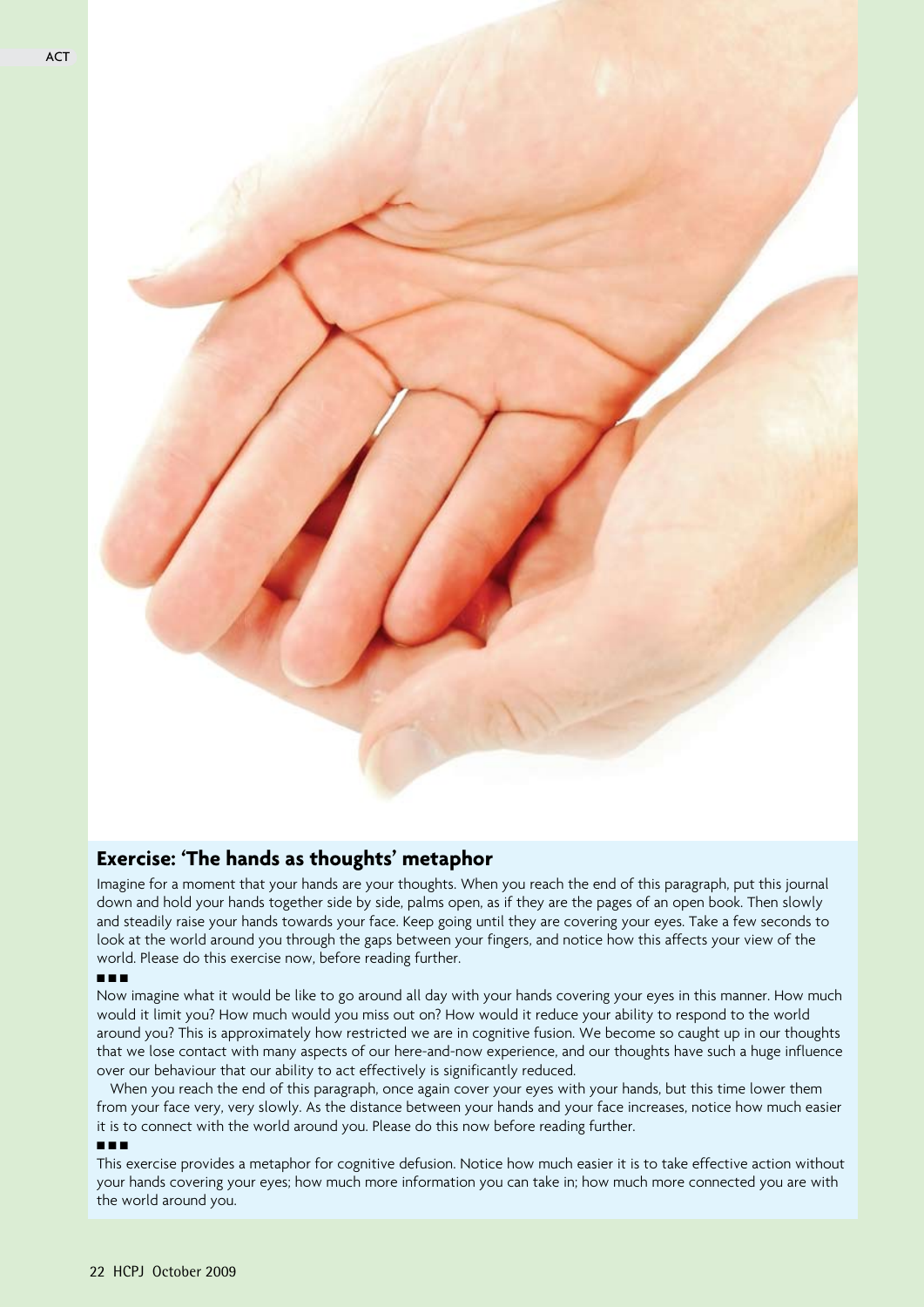- 1. Defusion: distancing from and letting go of unhelpful thoughts, beliefs, memories and other cognitions
- 2. Acceptance: making room for painful feelings, urges and sensations, and allowing them to come and go without a struggle
- 3. Contact with the present moment: engaging fully with our here-and-now experience, with an attitude of openness and curiosity
- 4. Spacious awareness: accessing a spacious sense of self – the observing self: a transcendent aspect that is conscious of thoughts and feelings as passing experiences, but not identified with them.

These psychological skills can be extremely helpful for common mental health problems such as depression and anxiety disorders. For example, defusion skills enable people to let their depressing or worrying thoughts come and go like passing cars, instead of getting entangled in them (via ruminating, worrying, catastrophising, etc.). Similarly, acceptance skills enable people to drop their struggle with feelings and sensations of anxiety and allow them to be present despite the discomfort. This undermines the avoidance of anxiety that lies at the core of panic attacks, phobias, and anxiety disorders.

ACT textbooks include literally hundreds of techniques to develop these mindfulness skills, often very rapidly, without the need for formal meditation. Due to limitations of space we will look at just one of these four processes: defusion.

# **Fusion and defusion**

In a state of cognitive fusion we are 'caught up in' or preoccupied with thoughts. Our thoughts seem to be the literal truth: rules that must be obeyed; important events that require our full attention; threatening events that we must eliminate. When we fuse with our thoughts, in other words, they have enormous influence over our behaviour.

Cognitive defusion enables us to

step back psychologically and observe thoughts without being caught up in them. We can then recognise that our thoughts are nothing more or less than transient private events – an ever-changing stream of words, sounds and pictures. As we defuse from thoughts, they have much less impact and influence over us. The exercise given below shows a simple way to demonstrate this to clients.

## **Myriad techniques**

A wide variety of writings on ACT describe over 100 different defusion techniques. For example, to deal with an unpleasant thought we can simply observe it with detachment; or repeat it over and over, aloud, until it becomes a meaningless sound; or imagine it in the voice of a cartoon character; or sing it to the tune of 'Happy Birthday'; or silently say 'Thanks, mind' in gratitude for such an interesting thought. There is endless room for creativity.

In contrast with CBT, not one of these defusion techniques involves

# **Cognitive defusion exercises**

Pull out a scrap of paper and write down two or three negative, self-judgmental thoughts. (If you need any help coming up with some, consider: What does your mind say about your body when you see yourself naked in the mirror? What does your mind tell you about your abilities as a therapist when you have just had a really challenging session in which nothing went right?) Pick the thought that bothers you the most and use it to work through the following exercises. In each exercise we first fuse with the thought, then defuse from it.

#### **I'm having the thought that …**

Put your negative self-judgment into a short sentence of the form, 'I'm X.' For example, 'I'm boring' or 'I'm stupid'. Fuse with this thought for 10 seconds – get caught up in it, give it your full attention and believe it as much as you possibly can.

Now silently replay the thought with this phrase in front of it: 'I'm having the thought that ...' For example, 'I'm having the thought that I'm a loser'.

Now replay it one more time, but this time add this phrase 'I notice I'm having the thought that …' For example, 'I notice I'm having the thought that I'm a loser'.

What happened? Did you notice a sense of separation or distance from the thought? If not, run through the exercise again with a different thought. This is a nice simple exercise that gives an experience of defusion to almost everyone.

#### **Singing and silly voices**

For these two exercises, use the same negative self-judgment as you used before, or try a new one if the old one has lost its impact. Whichever you choose, put your negative self-judgment into a short sentence of the form 'I'm X' – and fuse with it for 10 seconds.

Now, inside your head, silently sing the thought to the tune 'Happy Birthday'.

Now, inside your head, hear it in the voice of a cartoon character, movie character, or sports commentator.

## n n n

What happened this time? Did you notice a sense of separation or distance from the thought?

If not, run through the exercise again with a different thought. Variations on the theme include singing the thoughts out loud, saying them out loud in a silly voice, or saying them in exaggerated slow motion. (Keep in mind that in the right context, zany techniques like these can be very powerful, but in the wrong context, they can be invalidating or demeaning. For example, you would not ask a client with terminal cancer to sing their thoughts about dying to the tune of 'Happy Birthday'.)